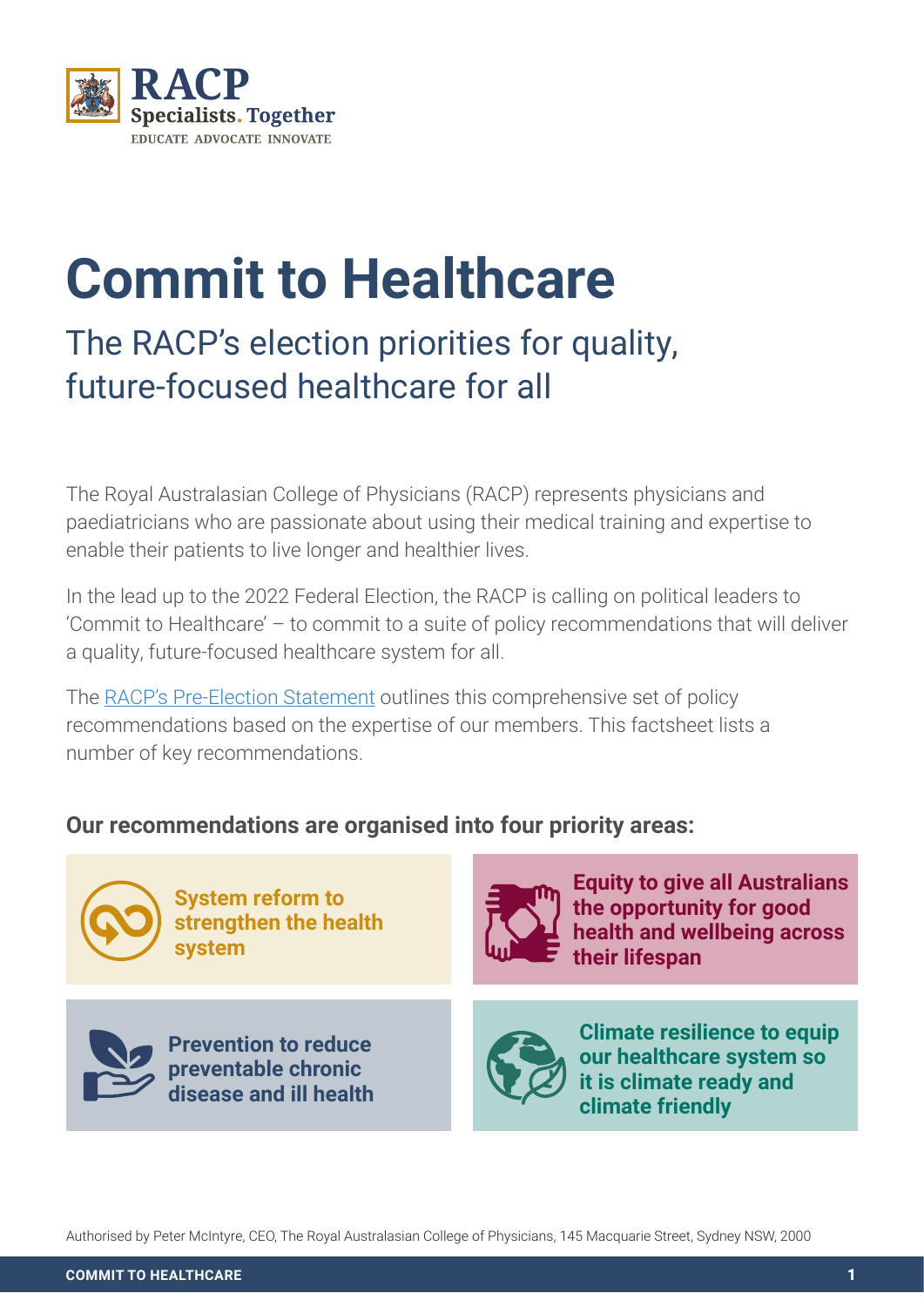#### **SYSTEM REFORM TO STRENGTHEN THE HEALTH SYSTEM**

| <b>Urgently address care</b><br>delayed by COVID-19 and<br>strengthen pandemic<br>preparedness                                   | Invest in all parts of the healthcare sector impacted by COVID-19,<br>including elective surgery, cancer diagnosis, palliative care and<br>mental health services.<br>Establish a national health leadership centre of excellence to<br>improve responsiveness to current and emerging health threats<br>and to coordinate national prevention activities.                                                                                                                                                                                                                                                                                                                                                                                                                                                                                                                                                                                                                                                                                                                                                                                                                                                                                            |
|----------------------------------------------------------------------------------------------------------------------------------|-------------------------------------------------------------------------------------------------------------------------------------------------------------------------------------------------------------------------------------------------------------------------------------------------------------------------------------------------------------------------------------------------------------------------------------------------------------------------------------------------------------------------------------------------------------------------------------------------------------------------------------------------------------------------------------------------------------------------------------------------------------------------------------------------------------------------------------------------------------------------------------------------------------------------------------------------------------------------------------------------------------------------------------------------------------------------------------------------------------------------------------------------------------------------------------------------------------------------------------------------------|
| Increase access to<br>specialist care, including<br>through telehealth                                                           | Address specialist workforce issues, especially for regional, rural<br>and remote areas.<br>► Reinstate MBS items for telehealth consultations by phone on a<br>permanent basis.<br>Introduce specialist health items to the MBS to facilitate secondary<br>consultations between specialists, GPs and other health<br>professionals with or without the patient present.<br>Eund videoconferencing packages to provide equitable access to<br>telehealth.<br>• Continue to fund and promote MBS Item 715.                                                                                                                                                                                                                                                                                                                                                                                                                                                                                                                                                                                                                                                                                                                                            |
| Build up a future-<br>focused health and<br>aged care workforce<br>that is culturally safe<br>and provides work-life<br>balance  | ▶ Develop an appropriately funded national workforce development<br>strategy led by the National Aboriginal Community Controlled<br>Health Organisation (NACCHO) to boost the employment of<br>Aboriginal and Torres Strait Islander allied health professionals and<br>other health workers.<br>Invest in health workforce development to equip everyone in the<br>health system to implement the new approach set out in the<br>National Agreement on Closing the Gap.<br>► Support the prioritisation, expansion and provision of sustained<br>and long-term funding to Aboriginal Community Controlled Health<br>Services (ACCHS) for the delivery of primary healthcare services<br>for Aboriginal and Torres Strait Islander people.<br>▶ Produce and fund the Government's Plan for Australia's Public<br>Health Capacity and COVID-19 as agreed by National Cabinet in<br>June 2020.<br>• Grow and support the rural and remote healthcare workforce.<br>• Urgently implement the Royal Commission into Aged Care Quality<br>and Safety's comprehensive aged care workforce-focused<br>recommendations.<br>▶ Develop national strategies for flexible training/work hours/<br>parental leave and support, especially for doctors in training. |
| <b>Provide wrap-around</b><br>care, including specialist<br>care, based on the best<br>evidence on innovation<br>and integration | ► Facilitate scalable evidence-based integrated care for people with<br>chronic conditions, inclusive of specialist care.<br>Increase funding for medical research, including through the<br>National Medical Health Research Council (NHMRC).                                                                                                                                                                                                                                                                                                                                                                                                                                                                                                                                                                                                                                                                                                                                                                                                                                                                                                                                                                                                        |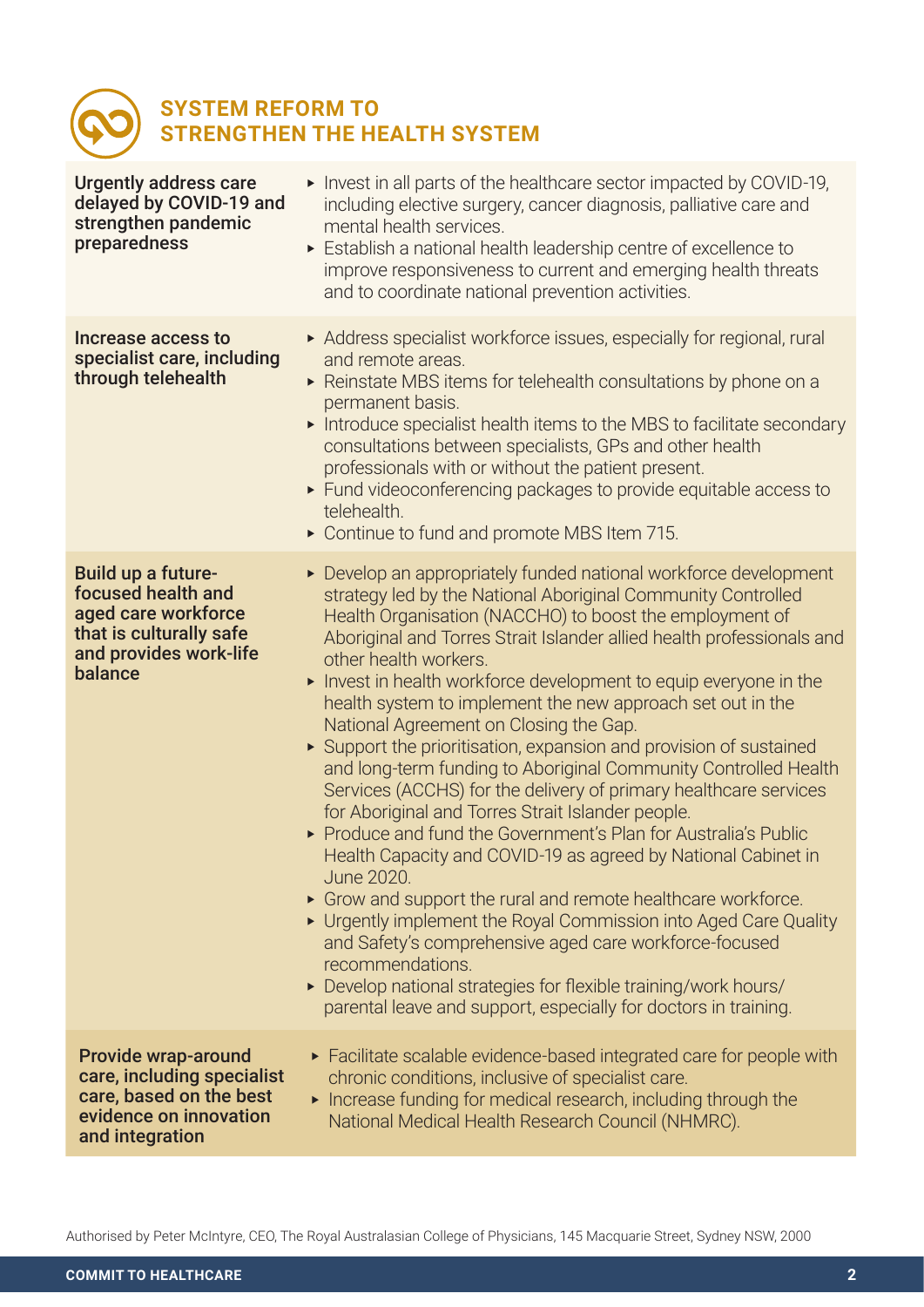

#### **EQUITY TO GIVE ALL AUSTRALIANS THE OPPORTUNITY FOR GOOD HEALTH AND WELLBEING ACROSS THEIR LIFESPAN**

| <b>Support Indigenous</b><br>self-determination<br>and leadership to<br><b>Close the Gap</b> | Implement the Uluru Statement from the Heart recommendations.<br>Fund the implementation of the National Aboriginal and Torres Strait<br>Islander Health Plan 2021-2031.                                                                                                                                                                                                                                                                                                                                                                                                                                                                  |
|----------------------------------------------------------------------------------------------|-------------------------------------------------------------------------------------------------------------------------------------------------------------------------------------------------------------------------------------------------------------------------------------------------------------------------------------------------------------------------------------------------------------------------------------------------------------------------------------------------------------------------------------------------------------------------------------------------------------------------------------------|
| <b>Support older</b><br><b>Australians' wellbeing</b><br>and independence                    | Implement the recommendations of the Final Report of the Royal<br>Commission for Aged Care Quality and Safety.<br>Increase the availability of Home Care Packages to eliminate<br>delays which often lead to progressive impairment and loss of<br>independence.                                                                                                                                                                                                                                                                                                                                                                          |
| <b>Support the individual</b><br>autonomy of people<br>with disability                       | Appropriately fund the NDIS and improve linkage between the health<br>and disability sectors.<br>Eund complex care delivered by medical specialists for young people<br>living with disability to support continuity of care and access across<br>settings, including in the community.                                                                                                                                                                                                                                                                                                                                                   |
| Support children and<br>young people to catch<br>up from the setbacks<br>of COVID-19         | Appoint a national Chief Paediatrician to provide clinical leadership on<br>child and adolescent health.<br>Establish a taskforce to lead the development of a national recovery<br>plan for children and young people.<br>Fund and implement the National Children's Mental Health and<br>Wellbeing Strategy.<br>Increase funding for evidence-based school support for students with<br>disability and/or learning difficulties.<br>Implement universal access to quality early childhood education<br>programs for all three-year-olds.<br>► Restrict marketing of unhealthy diets to children and young people<br>through regulation. |
| <b>Support the health</b><br>and wellbeing of the<br><b>Australian workforce</b>             | ▶ Provide funding to implement the recommendations of the National<br>Dust Disease Taskforce.<br>Improve prevention of workplace illness and injury, and increase<br>return-to-work rates by establishing a workplace health unit.                                                                                                                                                                                                                                                                                                                                                                                                        |
| <b>Support people</b><br>with substance use<br>disorders                                     | ▶ Provide easier access to evidence-based treatments through<br>increased access and affordability of opioid pharmacotherapies and<br>expansion of free take-home naloxone.                                                                                                                                                                                                                                                                                                                                                                                                                                                               |
| <b>Empower patient and</b><br>carers through health<br>literacy                              | • Make health information and systems more accessible to consumers<br>and carers with varying levels of digital and health literacy.<br>Ensure information is available for communities of diverse cultural<br>and linguistic backgrounds.                                                                                                                                                                                                                                                                                                                                                                                                |